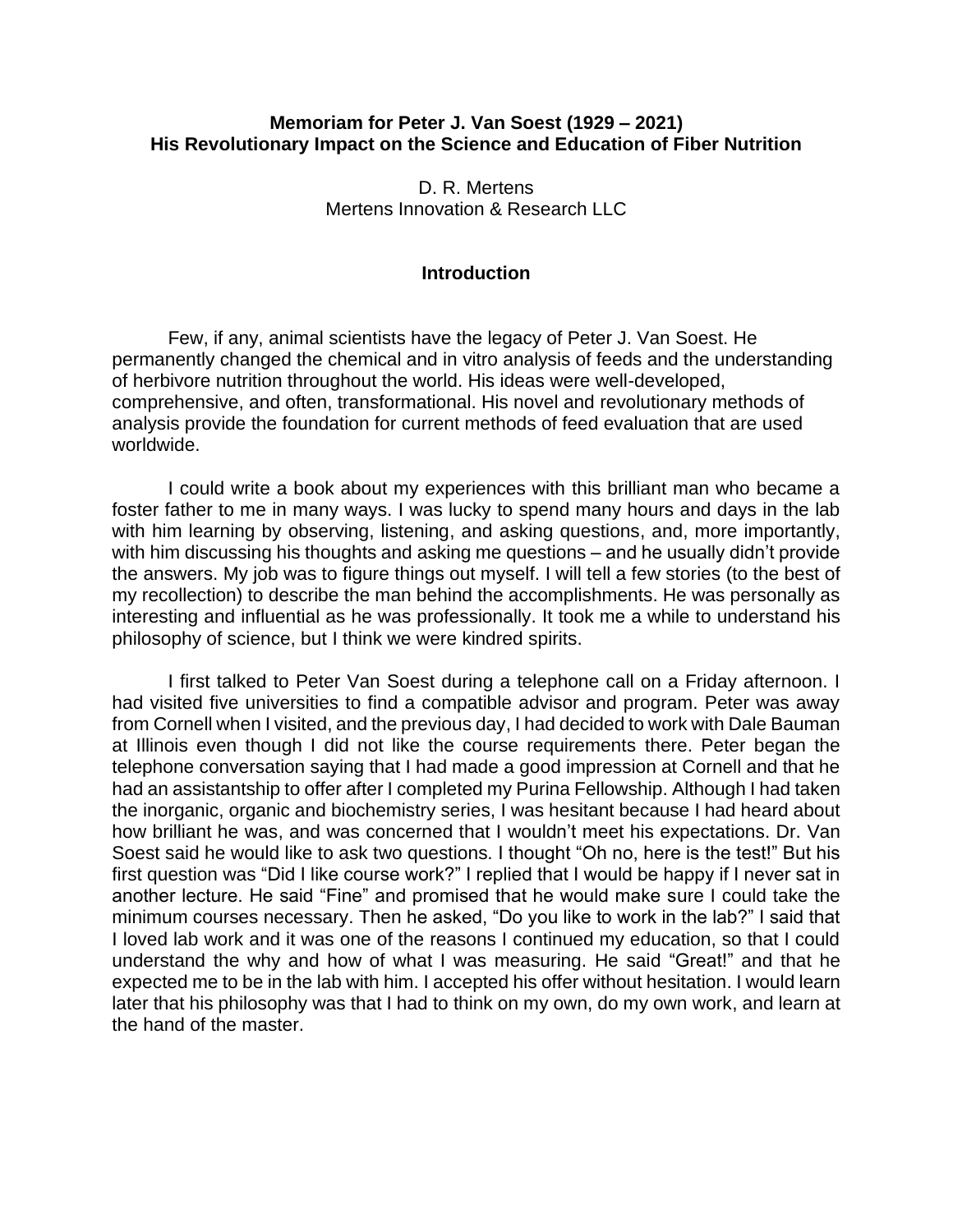My goal was to obtain my Ph.D. before I turned 26, which meant I had three years to finish my degree. So, the first week I was at Cornell, I asked Dr. Van Soest what topic I should work on? He looked at me directly and said very bluntly that a Ph.D. was independent work and I was to pick the topic. I asked how my research would be supported and he said, "It is my job to get the funds, but it is your job to pick a suitable project." I thought, "How great is this, I get to pick something that I am interested in and Dr. Van Soest is going to pay for it." So, I went to the library to search the literature and picked a topic. At the end of the week, I presented it to Dr. Van Soest. He rubbed his beard thoughtfully and picked a green USDA lab notebook from his bookshelf, turned to the right page and said, "I looked at that in 1963 and it is not a fruitful avenue of work." For the next 10 weeks, the same result occurred, Dr. Van Soest had either already studied my idea or knew someone who had. Sometimes he gave me a paper or list of references to read and I came to the conclusion it was not the right topic. I was getting desperate. But I realized that I was learning more and more about intake, NDF and digestion kinetics. So, on a Friday before Thanksgiving, I told Dr. Van Soest that I thought there should be mathematical relationships between intake, digestibility, and NDF digestion kinetics and I proposed to develop a model to do this. Peter stared into space in deep thought and said, "Now that would be interesting." I ran out of his office before he could change his mind!

Not until later did I fully understand that he taught me several valuable philosophical lessons. Important science was not about single experiments, but about large bold ideas that required thought and experimentation. He also taught me that asking the correct question was the key to success. In addition, I learned that you search the literature before you do your dissertation work, or any research, and that you save a lot of time and effort, and home in on the best question, by learning what other people have done before you. These valuable experiences taught me a lot about Peter Van Soest, and now I will discuss his talents and accomplishments. At his CNC honorary symposium, I presented a thorough review of the detergent system of fiber analysis (Mertens, 2003) and I will only give a broad overview of his research in this paper.

## **Biographical Sketch**

Dr. Peter J. Van Soest, one of the most influential animal scientists and professors of the last century, died on March 21, 2021. Dr. Van Soest was born June 30, 1929 and grew up on a dairy farm in Snohomish, Washington. He graduated from Washington State University with a B.S. in Dairy Husbandry in 1951, and a M.S. in 1952. He obtained his Ph.D. from the University of Wisconsin in 1955 and was drafted into the Army where he served as a biochemist at Walter Reed Institute of Research. In 1957, he was hired by Dr. Lane Moore to join the Dairy Cattle Research Branch of the Animal Husbandry Research Division at the USDA-Agriculture Research Service in Beltsville, MD, and was given the mission to develop nutritionally relevant fiber analyses that would replace crude fiber (CF). In 1968, he joined the Animal Science Department at Cornell University, where he spent the remainder of his distinguished career as a scientist, teacher and cherished personality.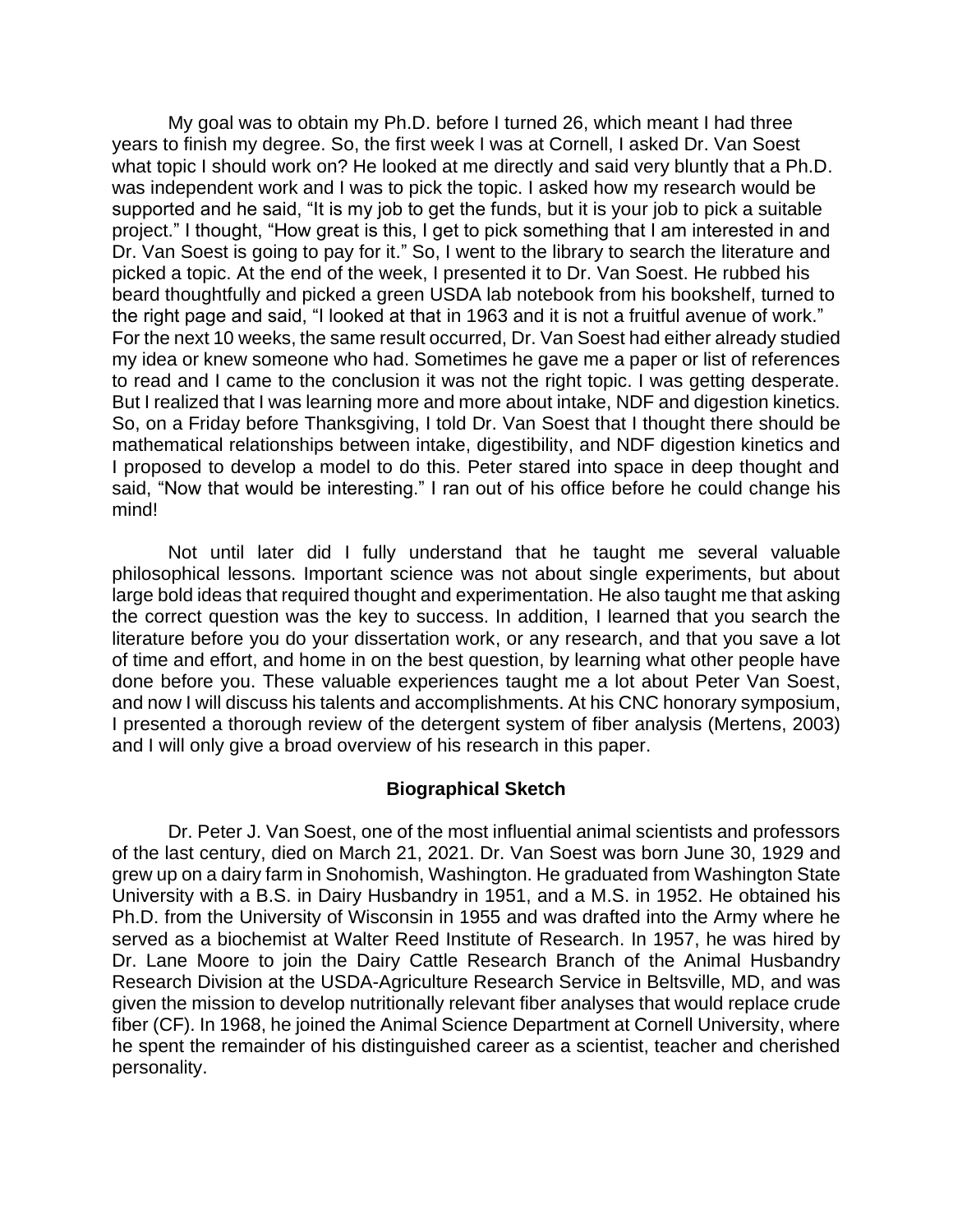### **Van Soest – The Scientist and Creative Thinker**

Although its deficiencies were well known, CF had been used since the 1860s, and replacing it was no simple challenge. Dr. Van Soest initially focused on the measurement of lignin, the indigestible component of fiber. Nitrogen and hemicellulose contamination of lignin was a serious problem, and he used acid and detergents to remove them. This led to the acid detergent fiber (ADF) method, which was a preparatory step for the measurement of acid detergent lignin. His ADF method became the replacement for CF very quickly. His paper (Van Soest, 1963b) became a Citation Classic in April 1979 with 345 citations (it has many more now). In the Citation, Peter indicated that Dr. Lane Moore was certain that fiber was a crucial component in feeds, and that, "Without Lane Moore's faith and support of my work, the story of fiber may well have turned out differently." When explaining this work he stated "In developing my work on fiber it appeared that the central problem was the convenient separation of plant protein from lignin, both of which are alkali soluble. To solve this problem, I explored the ability of various kinds of detergents to remove protein . . . ." In another article, he remembered his work in the Army using chelating dyes to detect traces of minerals. He thought that perhaps the binding properties of detergents would change the way constituents could be dissolved from forages. This resulted in a revolutionary change in fiber analysis that did not evolve from anything previously done. A great mind at work!

Dr. Van Soest knew that ADF was not a measure of total fiber and created the neutral detergent fiber (NDF) method as an estimate of plant cell walls and a measure of total insoluble fiber in feeds and foods. His next Citation Classic (June 1992) was for the original NDF method (Van Soest and Wine 1967), his development of a comprehensive system of feed evaluation (Van Soest, 1967), and the first edition of his book (Van Soest 1982), Science Citation Index indicated that his book had 730 citations at the time, and the two papers had 915,320 citations – an incredible number. I wonder if the latter number was Peter's total lifetime citations in 1992 because the Citation stated "These publications represent the developments of a lifetime. Originating with improved methods for the analysis of dietary fibers, the methods have been widely applied in agronomy, ruminant, nonruminant and human nutrition, and the forage ecology of wild herbivores." To date, Van Soest et al. (1991) has nearly 25,000 citations, and Goering and Van Soest (1970) has over 14,000 citations (M. B. Hall, pers. comm.). I am sure the number of citations for the 1970 handbook is greatly undercounted because it is cited in so many different ways. Few researchers have a publication with 1,000 citations, yet these publications are only a part of the impact of Peter Van Soest.

Not content with these breakthrough analyses of fiber, Dr. Van Soest focused his efforts on the variable digestibility of fiber and total dry matter in feeds. He was the first to propose that dry matter digestibility was a function of the digestible NDF and digestible neutral detergent soluble matter (Van Soest and Moore, 1965), and that true digestibility could be measured by neutral detergent extraction of in vitro residues (Van Soest, Wine, and Moore, 1966). This in vitro method, developed with input from microbiologist Marvin Bryant at Beltsville, was included in the USDA handbook of analyses (Goering and Van Soest, 1970). He pioneered the concept of true digestibility, ideal nutritive entities, and a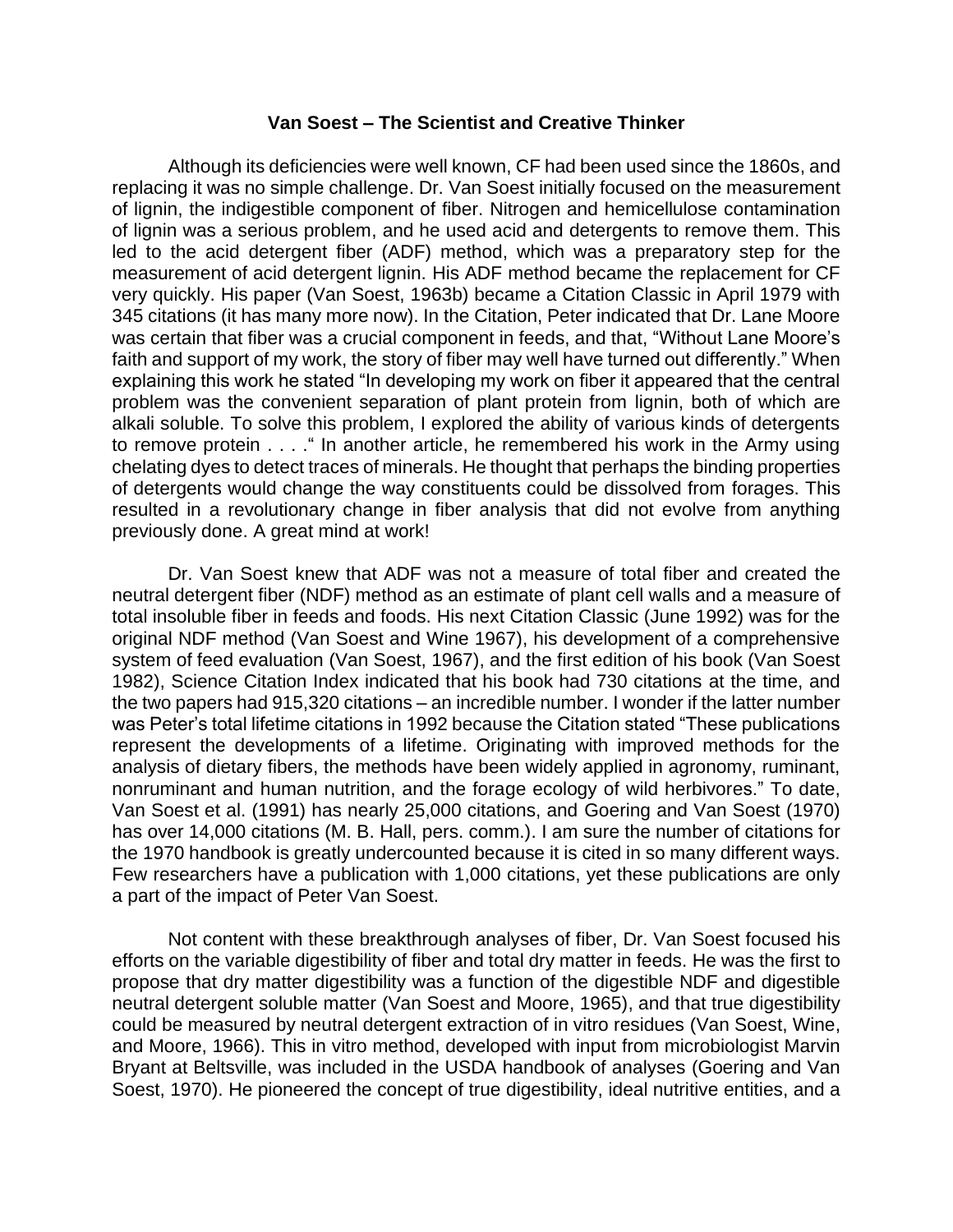summative equation that are the basis for our current evaluation of available energy in feeds (Van Soest, 1967). He postulated that NDF was the feed component that limited overall digestibility of feeds because it was the component with the greatest variability in true digestibility. These classic papers summarize his thoughts on those important concepts. His most important papers are listed in Appendix 1 (I have added a few to Peter's list). I believe that the papers in bold font should not just be cited, but read by everyone involved in animal nutrition.

Dr. Van Soest started his career trying to accurately isolate lignin, which was thought to define indigestible fiber at the time. He completed the circle of this seminal contribution at the end of his career by demonstrating that lignin was the major fiber component defining indigestible NDF and that lignin prevented other cell wall constituents from being fermented in the rumen. Indigestible NDF, or undigested NDF measured after long fermentation times in vitro, is one of the most important feed components currently used for feed evaluation. His last publication (Van Soest, Robertson, Hall, and Barry; 2020) focused on the unsuitability of Klason lignin for nutritional use.

For his efforts, he received numerous awards, including: American Feed Manufacturers Nutrition Award from American Dairy Science Association (1967); Hoblitzelle National Award in Agriculture (1968); Merit Award of the American Grassland Council (1969); Fellow of the America Institute of Chemists (1970); American Society of Animal Science Award in Nutrition Research (1983); Honorary Research Fellow, Institute of Grassland and Animal Production, UK (1985-92); Farma Foods International Fibre Prize (1991); International Dairy Production Award from American Dairy Science Association (1992); Pioneer Hibred Forage Award from American Dairy Science Association (1993); Washington State University Distinguished Graduate Award (1995); Fellow of the American Society of Nutritional Sciences (1995); and Morrison Award American Society of Animal Science (2001). In 1992, he received an honorary Doctor of Science in Animal Production from the University of Milan.

What set Peter Van Soest apart was that he was a thinker and a creator of new ideas. I have met several people who thought they were geniuses because they knew things, but they had little to no understanding or wisdom. Peter was a true genius who not only knew, but also understood, and he understood so well that he could explain the most complicated concepts to the rest of us. Dr. Van Soest had a seemingly insatiable curiosity and the passion to learn, in great detail, about that which interested him – ranging from music, to languages, to architecture, to the influence of wild flowers in Sicily imparting flavors to cheeses (B. Mahanna, pers. com.). But he always wanted more than to know; he wanted to understand the how and the why. In my opinion this is what distinguished him from most other scientists. He was a deep and determined thinker about what he observed and learned. He also wanted to understand the history of a subject and would typically trace an idea to its origin, sometimes in the native language of the authors!

In the wee hours of the morning, we graduate students would often discuss what made Peter so different. His brilliance was easily recognized by anyone who spent 30 minutes with him. But how did he know and remember so much information, how could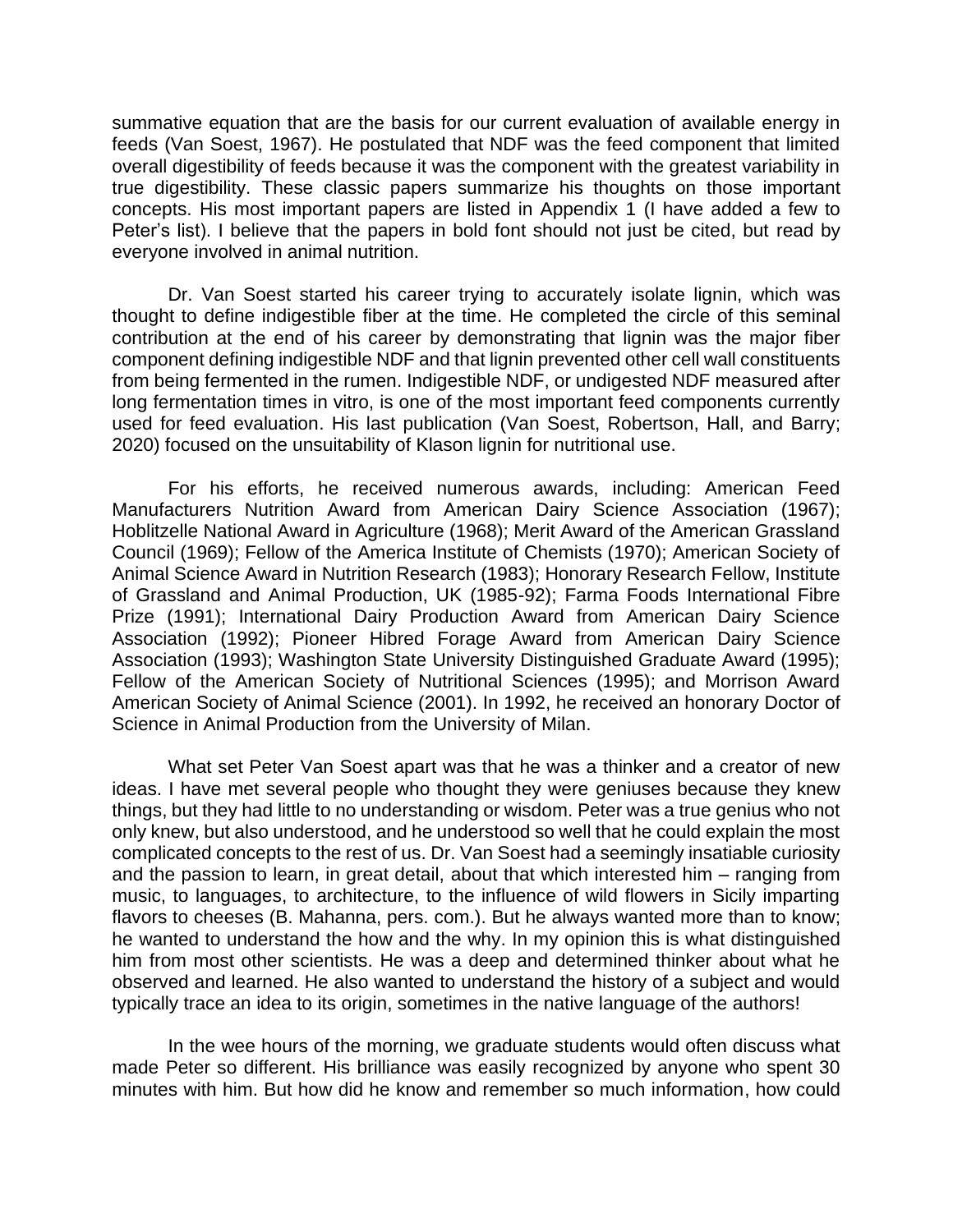he explain things so clearly, and how could he easily jump from one thought to the next so effortlessly and describe connections that we never expected? It was my opinion that everything he knew and understood was interconnected in a mental model that started with a big overall picture and progressed to the smallest detail. He also connected aspects of one subject to another (translational thinking). But there were no random (unexplained) or extraneous bits of information in his mind. He never got lost in details. He formed his own opinion about everything he read and added it to his mental model if it aided his understanding. If after careful review, the information made no sense he discarded it, typically after finding the "fatal flaw" in the paper. He constantly tested the limitations of his understanding.

Dr. Van Soest's philosophy of science can be stated in his own words.

- "The danger facing the progress of nutritional research is the advancement of *inadequate theories* and methods by persons who are too anxious to produce a practical test without fully *examining the limitations of their point of view*" (Van Soest, 1964).
- ". . . . a *comprehensive theory* regarding the availability of the dry matter of forages. . . .The *principle* upon which the *new system* is founded is that the dry matter of forages may be divided into a readily available soluble fraction and a fibrous fraction of partial availability" (Van Soest and Moore, 1965).
- "Progress in forage research, as in any science, is dependent on *basic knowledge which leads to understanding true relationships*" (Van Soest, 1967).

The italics are mine, but you can see that Peter thought in terms of comprehensive theories developed from basic knowledge that led to understanding of true relationships, and in critical examination of his and other's points of view. Peter practiced mental metaanalysis! He had little respect for those who only wanted to know, got stuck on small details, and did not expend the effort to comprehend and understand.

He also gave little credence in using statistics to tell you what the data meant. You had better have your understanding of relationships and hypothesis in place before you did statistical analysis. "One must conclude that the size of correlation is an inefficient tool for discerning basic relationships . . . ." (Van Soest, 1967). Although I cannot find the direct quotes, there are other comments Peter made in which he indicated that the sign and magnitude of regression coefficients must make sense (fit a mental model) for a statistical relationship to be an acceptable reflection of reality. He also was very suspicious of multiple regression for interpreting data because he felt that interactions often made the results uninterpretable. Thinking first, statistics later!

# **Van Soest – The Teacher**

As great as he was as a scientist, Peter Van Soest was also a consummate teacher and mentor – he loved to teach at every opportunity. Innumerable students benefited from his knowledge and ability to explain complicated concepts in ways that made them easy to understand. Thanks to Mike Van Amburgh and others, he was still informally teaching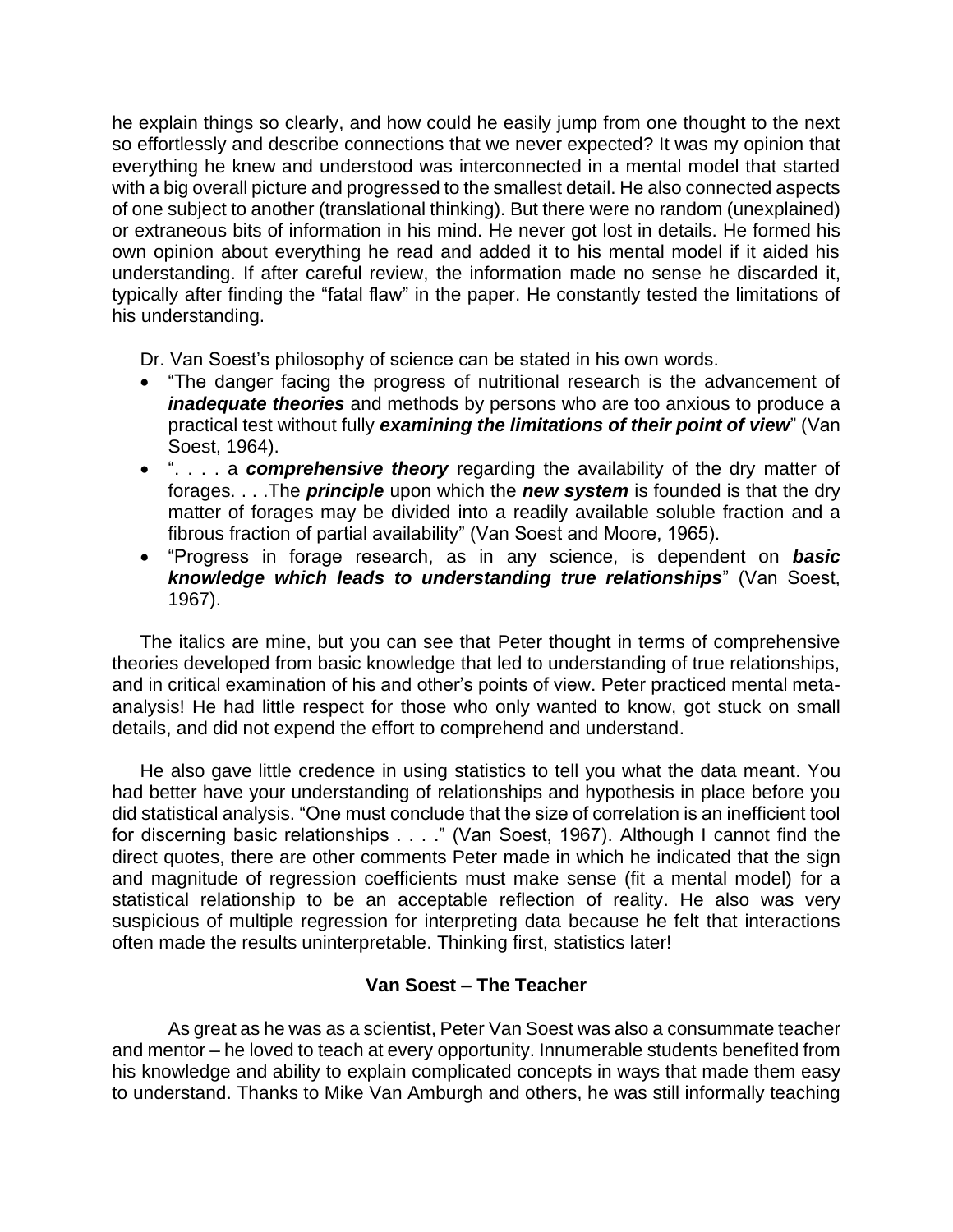graduate students at Cornell in his 90<sup>th</sup> year! His textbook, "Nutritional Ecology of the Ruminant," is and will remain the definitive work on the concepts of digestion and metabolism, physiological relationships, feed characteristics, and feed evaluation principles that are crucial to our current understanding of ruminant and herbivore nutrition. His broad knowledge and deep understanding about the chemistry of feeds and principles of animal nutrition were inspiring. At times, his knowledge of chemistry could be daunting – he not only understood the basis for the periodic table, he could explain it to you! He was dedicated to helping his students and colleagues understand concepts and their applications to nutrition.

He taught by example, by experience, by questioning, by informal discussions (often after hours) and by lectures. I think he derived great satisfaction in sharing his knowledge and thoughts, and in seeing the light come on in the minds of those around him. I also believe that he enjoyed, if not needed, company to stimulate his thinking. There were so many carefully intertwined thoughts in his mind, that you never quite knew where the discussion or lecture was going to go. That was the fascination and excitement, you just knew that a conversation with Peter was going to be informative and would broaden your horizons.

This leads to two stories about the "teaching" relationship between my future wife, Carolyn, and Peter. I took Carolyn to a party at Peter's home and noticed that they had a discussion. On the way back to her apartment, Carolyn said to please not leave her alone with Peter in the future because his intelligence was intimidating, and she didn't want to say or ask something stupid. She had mentioned eating oatmeal and got a lecture on fiber! I told her that Peter never felt a question was stupid as long as you were interested and wanted to understand.

At the next party, she reminded me to stay close by. I did my best, but I briefly left the room and when I returned there was no Carolyn or Peter in sight. I finally found them touring Peter's back yard. They seemed to be getting along so I decided that discretion was the better part of valor. Later, I asked Carolyn how it went, and she said, "I now understand why you admire and respect him so. I made a comment about a large stone in a flowerbed and Peter told me that it was millions, maybe billions, of years old and came from the bed rock of the earth's crust up in Canada. He then described how it was shaped and delivered by glaciers. Next, he told me what elements and chemicals it was made of and how it was formed. I also made a comment about a flower and Peter then described the pigments, and their synthesis and purpose in the plant. It was all interesting and fascinating." Peter had another convert, and they became good friends!

Another memorable event with Peter happened in Sicily. Peter and I were among the speakers and, on this occasion, Carolyn came to the conference with me. I asked her if she would like to attend Peter's presentation and she said yes, but wondered if she would understand it. As I recall, it was an interesting talk about fiber and how it was digested by ruminants and other herbivores. She enjoyed it immensely and told me that she was happy that she understood most of it. After the talk, Peter asked us to take a walk around Ragusa. I was reticent, but Peter insisted. What an afternoon it turned out to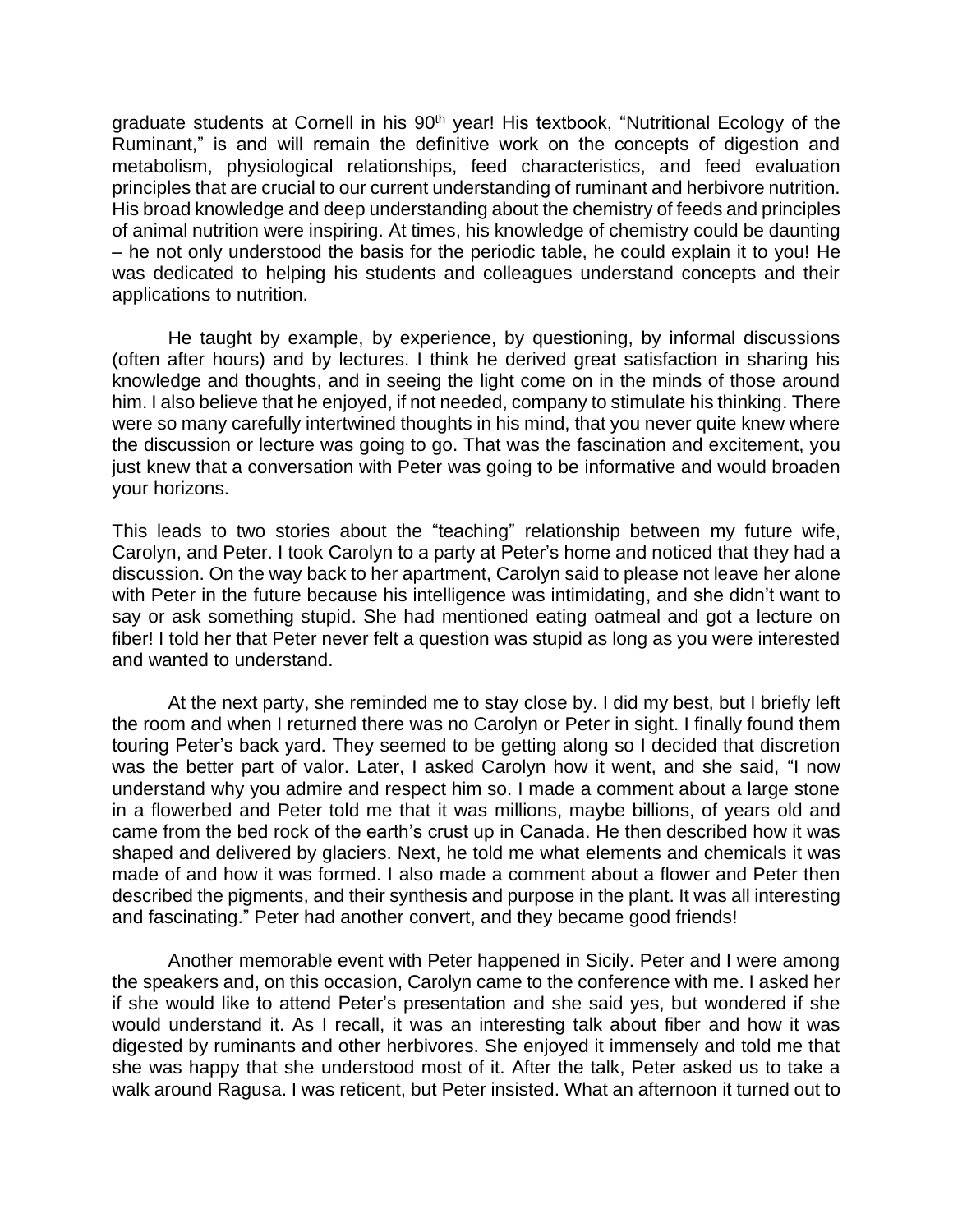be, we got a personal tour by an astounding guide who described the geology of the city, its history and architecture, and the artwork in the many churches and chapels. Peter's knowledge was amazing and he wanted to teach us what he knew. It is a memory of him that we will both cherish.

As a teacher he was engaging, motivating, inspiring, passionate, and incredibly thought provoking. He wanted you to know and understand what he was presenting, and he had a knack for making the complex seem simple and attainable. But occasionally, he would go off-script. I took his graduate course the second time he taught it. He had developed a set of notes and I soon discovered that we had talked about everything in the course during our discussions in the lab and often much more. Occasionally, Peter would start thinking during a lecture and end up several concepts away from where he had planned. The students would typically stop by my office to have me explain what happened during the lecture. This taught me two things: you never know a subject until you try to explain it to someone and there is great personal satisfaction in teaching.

## **Van Soest – The Unique Person and Character**

Dr. Van Soest was a one-of-a-kind scientist and professor, but he was also a unique individual with a myriad of interests – a modern renaissance man. His curiosity knew few bounds and he had the passion and intellect to pursue whatever interested him. He could not only discuss the characteristics of the rare earth elements and the modeling of carbohydrate digestion and passage, but he could also describe the chemistry of plant pigments, the ecological interaction of herbivores with plants, the nutrition of zoo animals, the role of fiber in human diets, the heat damaged proteins in breakfast cereals, the nutrition of donkeys and elephants, and the evolutionary development of digestion in dinosaurs. In addition, Peter loved classical music (see his daughter, Anne's, comments in Appendix 2), geology, art, and history. What a treat for a dairy farm boy from Missouri, whose music background involved pickup trucks, honky tonks, and broken hearts, to listen to classical music from an incredible stereo system and have his major professor describe who wrote the piece, who their patron was, why the piece was composed the way it was, and the history of the era in which it was written. Wow! He was also a connoisseur of wild mushrooms and single malt whiskey, and loved to cook ethnic foods and curries. It was always informative and entertaining to have a conversation with Peter, and they invariably would involve a "teachable" moment.

Some years ago, I bought an expensive bottle of scotch for Peter. Naturally, I did not buy his favorite style. So, he got several partially empty bottles from his cabinet and arranged them in order. We sipped each one while he explained their character, the differences in the distilling processes, and location of origin for each. After the lesson, he put the bottles away and we spent the evening and night discussing his latest thoughts. I stayed overnight and was given three papers to read so that we could discuss them in the morning. Ever the teacher, ever the graduate student!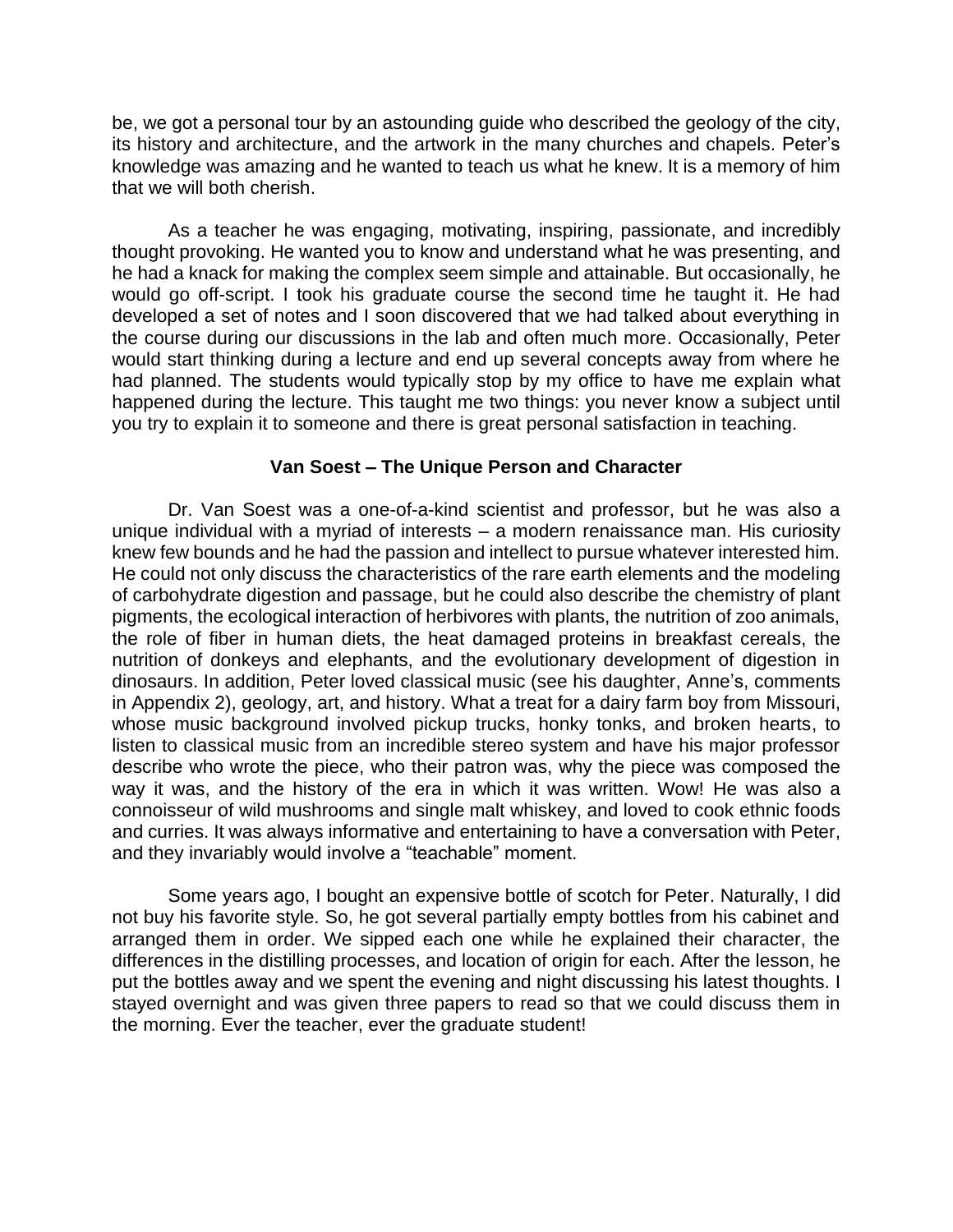Peter was certainly a memorable character. He was at times socially awkward or unaware, but he was always approachable, even engaging. He could talk to anyone from a farmer to a renowned colleague and communicate in a language that each could understand. His style of dress was unusual, if not eclectic, and I never knew if this was a conscious decision, a tweaking of social conventions, or if the denim jacket was just comfortable! Peter was somewhat unassuming and never pretentious or presumptuous. For most of my life, I called him Dr. Van Soest. I was taught to respect your elders and give honor to those who deserved it. I never felt his equal and respected the work he did to become an esteemed scientist, scholar, and professor. Eventually, he became aggravated with me and demanded that I called him Peter. Even though he was a dear friend to many of us, at times, it still feels awkward for me to call him Peter or Pete.

Peter detested mindless bureaucrats and administrators, and meaningless rules and paperwork. If you couldn't defend your policies and ideas, he had little respect for your position and loved to thwart silly rules. Lane Moore at Beltsville "protected" his scientists, especially Peter because he was so different. When Peter was engrossed in an idea, he might spend 16 hours working and then rest on a cot in his office before getting back to work. After several days of intense work, Peter would go home and rest for a few days. But federal scientists still had to fill out a timesheet indicating that they worked 8 hours each day (brain ON at 8am and brain OFF at 4:30pm)! A secretary began tracking Peter to document where he was. Peter learned that she was afraid of rodents, so he promptly got a pet white rat, named Fritz, that he kept in his lab coat pocket so she wouldn't bother him in the lab. He would release Fritz into his office when he was away to keep her out of it as well. When he moved to Cornell, they found some "do not staple, bend or mutilate" punch-card paychecks in his office that had been chewed by Fritz and had to be replaced.

At times, Peter had little patience with colleagues that just didn't get it. You had better not be superficial or absorbed in your own ideas without inspecting their limitations. He could get very animated and was willing to debate anyone at any time. While he may have conceded some small points, he never lost an argument on the bigger picture. I would never bet against him in a scientific argument! He often put more thought into a competitor's idea than the originator. He was that thorough in his thinking.

But Peter was perhaps most known for his enormous powers of concentration. Because of this he was the epitome of the absent-minded professor. We graduate students joked that, when Peter was thinking about something, Morrison Hall could explode and he wouldn't notice unless someone told him! His ability to block everything out and focus all of his mind on one thing until he figured it out was phenomenal. We were all envious and wished we had a fraction of his ability. But his concentration and focus did lead to some interesting situations. One day, Peter stopped by my office grumbling that he had to walk home in the rain because he forgot his umbrella. Fifteen minutes later, Mrs. Van Soest was looking for him and I told her that he had left to walk home in the rain. She said, "But he just called 20 minutes ago and asked me to pick him up!"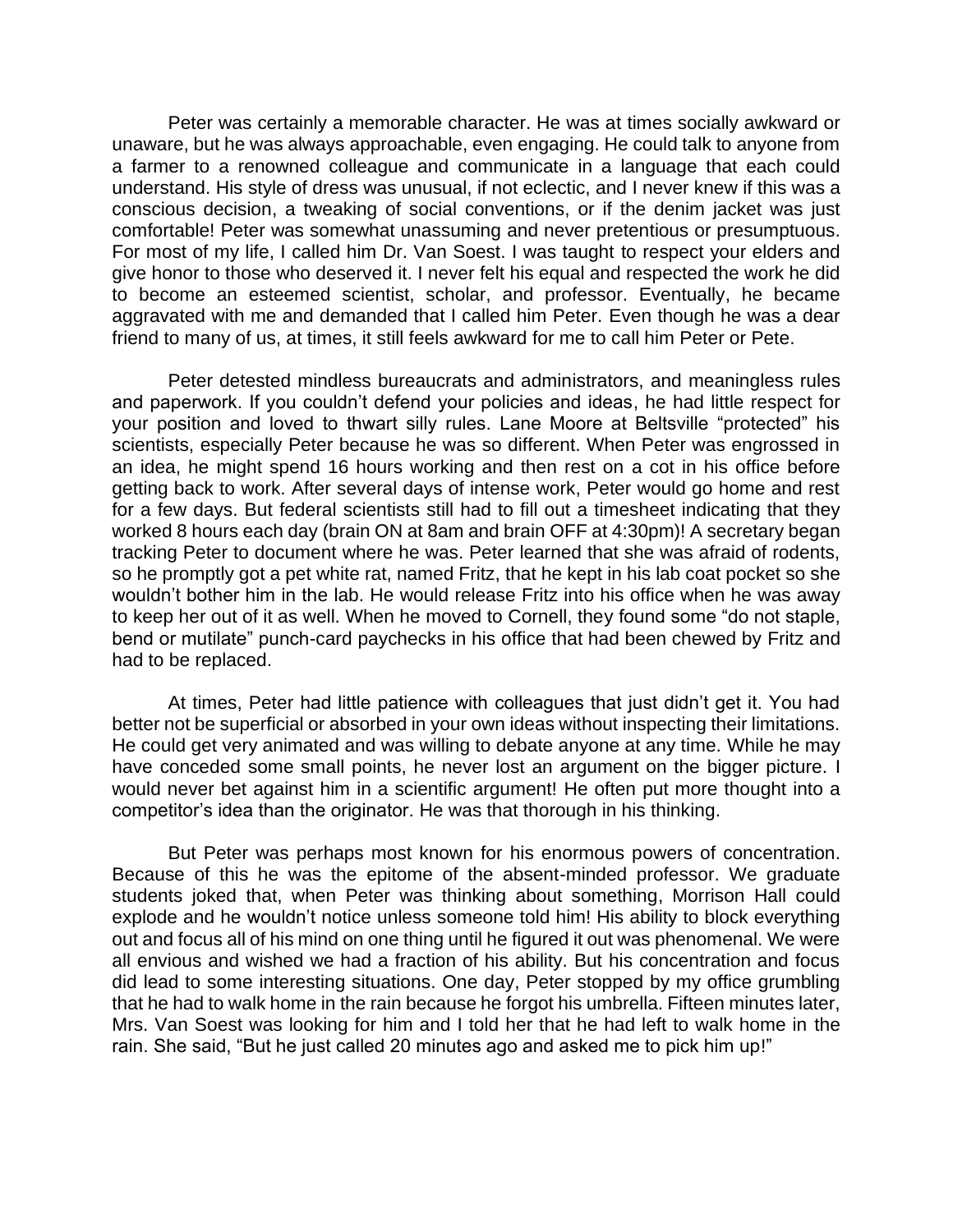The last story involves a professor of mine from Missouri (Dr. Fred Martz) who came for a sabbatical with Peter. We shared an office and I told him about the many rare reprints, copies and papers I had organized for Peter when his office got too cluttered. So, Dr. Martz asked if he could review and copy some of the materials. He collected quite a stack of material on his desk, and asked Peter to show him where the copy machine was. I had alerted Dr. Martz that Peter's secretary had strict bounds on what she would do (copy) for anyone other than "her" professors. One day Dr. Martz asked Peter again to show him where the copier was. Dr. Martz picked up a portion of the papers and he followed Peter to the third-floor elevator. They went down to the basement where the copy machine was, and walked past it, to the door at the end of the hallway. Then they went outside, up the street and turned down Tower Road. At this point Dr. Martz said, "No wonder your secretary doesn't like to copy things, this is quite a hike." To which Peter replied, "Oh, I forgot where we were going." Dr. Martz wondered where they would have ended up, if he hadn't said something. I remarked, "I have no idea, but it would have been an interesting journey!" How could you not love and enjoy a person like that?

## **Conclusions**

We will mourn the loss of a great scientist, teacher, mentor and friend, but our sadness is diminished by our appreciation of a life well-lived. It is impossible to contemplate what the current state of herbivore nutrition, feed evaluation, forage improvement and the ecology of plant-animal interactions would be without the efforts of Peter J. Van Soest. For those who knew him, he will be remembered for his awesome intellect, the intensity of his curiosity, the power of his concentration, his passion for scientific understanding, and his ability to share his knowledge and understanding with others.

On behalf of all of us, I want to thank his family for the sacrifices they must have made to allow Peter to become the great scientist that he was, and for sharing his time with us. It can be said that the value of a person is in the problems they solved, the friends they advised, and the family they left behind. Without a doubt, Peter was priceless!

#### **Acknowledgments**

Thanks to Carolyn, my daughter Christa Evans, Nicole Schlau, and Bill Mahanna for proofreading and suggesting comments, to Mary Beth Hall for edits and corrections of my original memoriam, to Mike Barry for transcribing Peter's autobiography and providing a list of his papers that Peter thought were important (Appendix 1), to his daughter, Anne Van Soest, for clarifying his musical forays (Appendix 2), and to our Italian colleagues for allowing me to reprint their tribute to Peter (Appendix 3).

#### **References**

Mertens, D.R. 2003. Importance of the detergent system of feed analyses for improving animal nutrition. Proc. Cornell Nutr. Conf. pp. 25-36.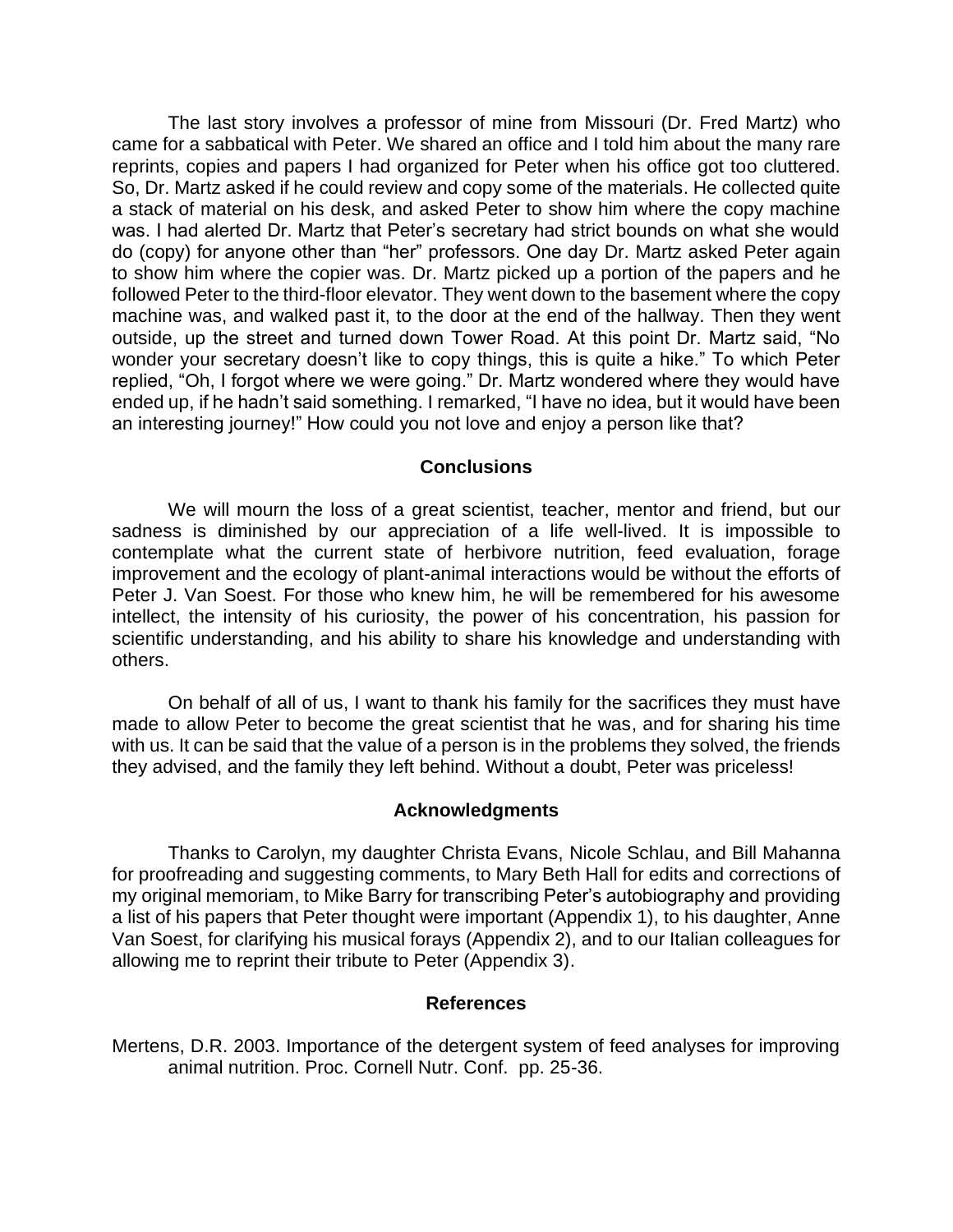## **Appendix 1**

## *(My comments in italics)*

Interesting early papers by P. J. Van Soest

- Van Soest, P. J. and T. H. Blosser. 1954. A detailed study of levels of certain blood constituents in normally calving dairy cows and in dairy cows with parturient paresis. J. of Dairy Sci 37:185-194. *Peter's MS research*
- Van Soest, P.J. 1955. Interrelationships between composition and physical condition of feeds, rumen fermentation products, blood constituents and milk fat of ruminants. Ph.D. dissertation, Univ. of Wisconsin, Madison.
- Van Soest, P. J. and N. N. Allen. 1959. Studies on the relationships between rumen acids and fat metabolism of ruminants fed on restricted roughage diets. J. of Dairy Sci. 42:1977-1985. *Peter's PhD research*
- Van Soest, P. J. 1963. Ruminant fat metabolism with particular reference to factors affecting low milk fat and feed efficiency. A review. J. of Dairy Sci. 46: 204-216. *Peter's first review paper – a classic paper demonstrating his approach to scientific understanding*

Important Papers and Books by P. J. Van Soest

- Van Soest, P.J. 1963a. The use of detergents in analysis of fibrous feeds: I. Preparation of fiber residues of low nitrogen content. J. A. O. A. C. 46:825.
- Van Soest, P.J. 1963b. The use of detergents in analysis of fibrous feeds: II. A rapid method for the determination of fiber and lignin. J. A. O. A. C. 46:829.
- Van Soest, P.J. 1964. Symposium on nutrition and forage and pastures: New chemical procedures for evaluating forages. J. Animal Sci. 23:838. *Classic paper of Peter's early thinking about feed evaluation and fiber analysis.*
- Van Soest, P.J. 1965a. The use of detergents in analysis of fibrous feeds: III. Study of effects of heating and drying on yield of fiber and lignin in forages. J. A. O. A. C. 48:785.
- Van Soest, P.J., and L.A. Moore. 1965. New chemical methods for analysis of forages for the purpose of predicting nutritive value. Proc. IX Int'l Grassl. Congr. Sao Paulo, Brazil. Vol. 1:783.
- Van Soest, P.J. 1965b. Voluntary intake in relation to chemical composition and digestibility. J. Animal Sci. 24:834. *Classic paper of Peter's thinking on the relationship of fiber to intake regulation.*
- Van Soest, P.J., R.H. Wine and L.A. Moore. 1966. Estimation of the true digestibility of forages by the in vitro digestion of cell walls. Proc 10<sup>th</sup> In'l Grassl. Congr., Helsinki 438-441.
- Van Soest, P.J., and R.H. Wine. 1967. The use of detergents in analysis of fibrous feeds: IV. Determination of plant cell-wall constituents. J. A. O. A. C. 50:50.
- Van Soest, P.J. 1967. Development of a comprehensive system of feed analysis and its application to forages. J. Animal Sci. 26:119. *Classic paper by Peter that contains his many original ideas*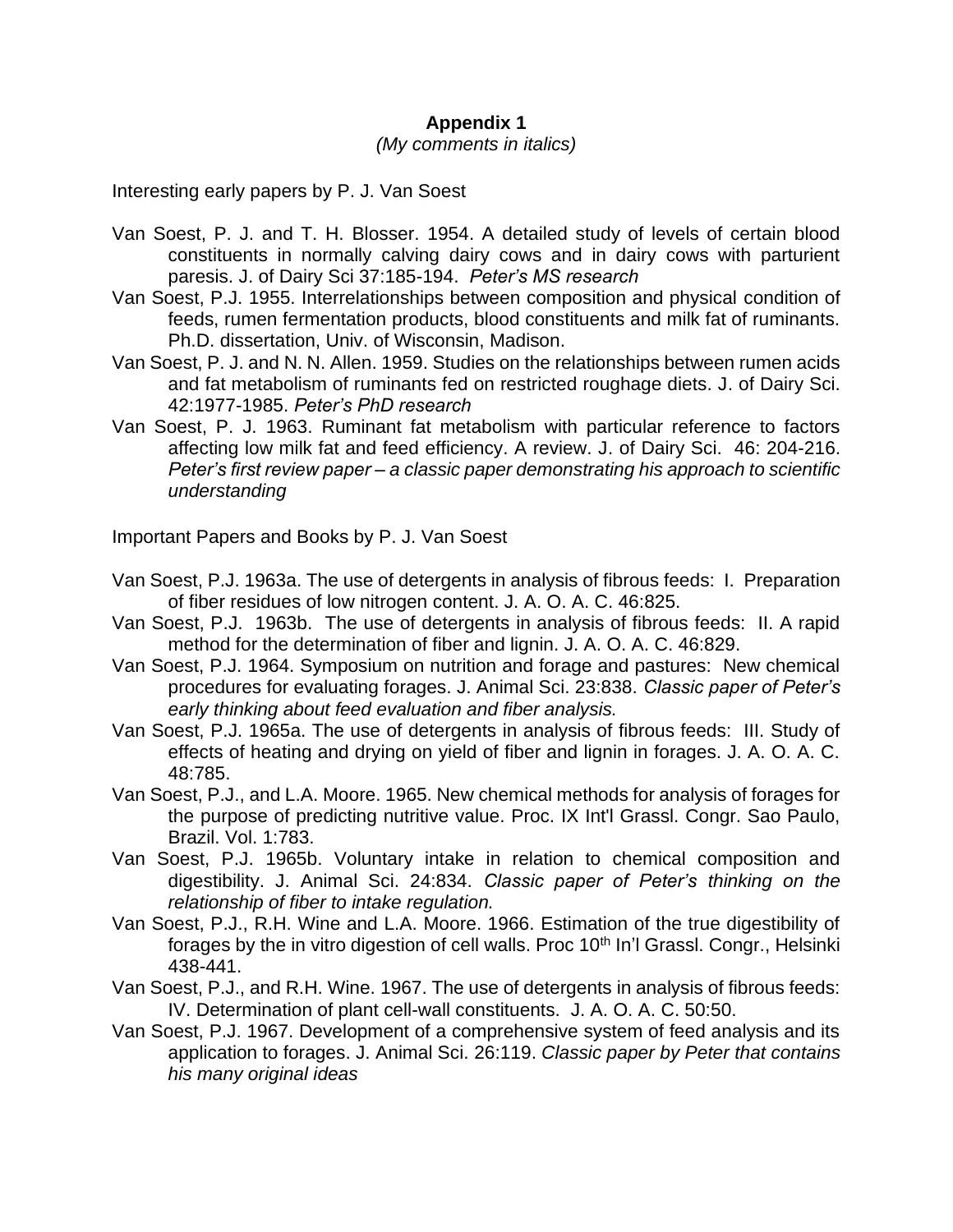- Van Soest, P.J., and R.H. Wine.1968. Determination of lignin and cellulose in aciddetergent fiber with permanganate. J. A. O. A. C. 51:780
- Goering, H.K., and P.J. Van Soest. 1970. Forage Fiber Analyses (Apparatus, reagents, procedures, and some applications). USDA-ARS Agric. Handbook No. 379. US Govt. Printing Office, Washington, DC. pp. 20. *First comprehensive publication of his fiber and in vitro methods*
- Van Soest, P.J. 1973. Collaborative study of acid detergent fiber and lignin. J. AOAC 56: 781-784. *Peter swore he would never do another AOAC study after this.*
- Van Soest, P.J. 1982. Nutritional Ecology of the Ruminant. O & B, Corvallis, OR and reissued 1987 by Cornell Univ. Press. pp. 375.
- Van Soest, P.J. 1985. Analysis of Forages and Fibrous Foods. Laboratory Manual for AnSci 613. Mimeo. Cornell University.
- Van Soest, P.J., J.B. Robertson, and B.A. Lewis. 1991. Methods for dietary fiber, neutral detergent fiber, and nonstarch polysaccharides in relation to animal nutrition. J. Dairy Sci. 74:3583. *Paper that updated the NDF method by removing sodium sulfite and adding heat-stable amylase.*
- Van Soest, P.J. 1994. Nutritional Ecology of the Ruminant, Second Edition. Cornell University Press, Ithaca. NY. pp. 476.
- Van Soest, P.J. 2015. The detergent system for analysis of foods and feeds. (M.E. Van Amburgh, P. Uden and P. Robinson, Eds.) ISBN: 978-1-63095-134-4; Cornell University, Ithaca, NY. pp.176
- Van Soest, P. J., J. R. Robertson, M.B. Hall and M.C. Barry. 2020. Klason lignin is a nutritionally heterogeneous fraction unsuitable for the prediction of forage neutraldetergent fibre digestibility in ruminants. Br. J. Nutr. p. 1-8.

## **Appendix 2**

## **Comments from Peter's daughter, Anne Van Soest, to clarify his forays into music**

"Peter was an accomplished musicologist and music historian. He taught himself the recorder and he collected and played all instruments in the recorder family (bass, tenor, alto, soprano, sopranino and even the Garklen-Flotlein). It was impossible for him to play the latter as it was only 6 inches long and his fingers were too big. His favorites were the alto and bass. There are some lovely photos of him playing the bass in the lab as a young man. He was particularly fond of the recorder concertos by George Frederick Handel which he practiced at the family home.

In terms of ensembles, Peter organized a group at his church in Washington and again at the episcopal church at Cornell. He wrote, arranged and conducted music for whatever musicians were available. The period of music was baroque and renaissance. Peter was adept at arranging parts for the available instruments as well as the player's ability. He was keenly aware of fingerings and/or string crossings so as to avoid awkward or unplayable passages. These were not just transcriptions but artful arrangements. At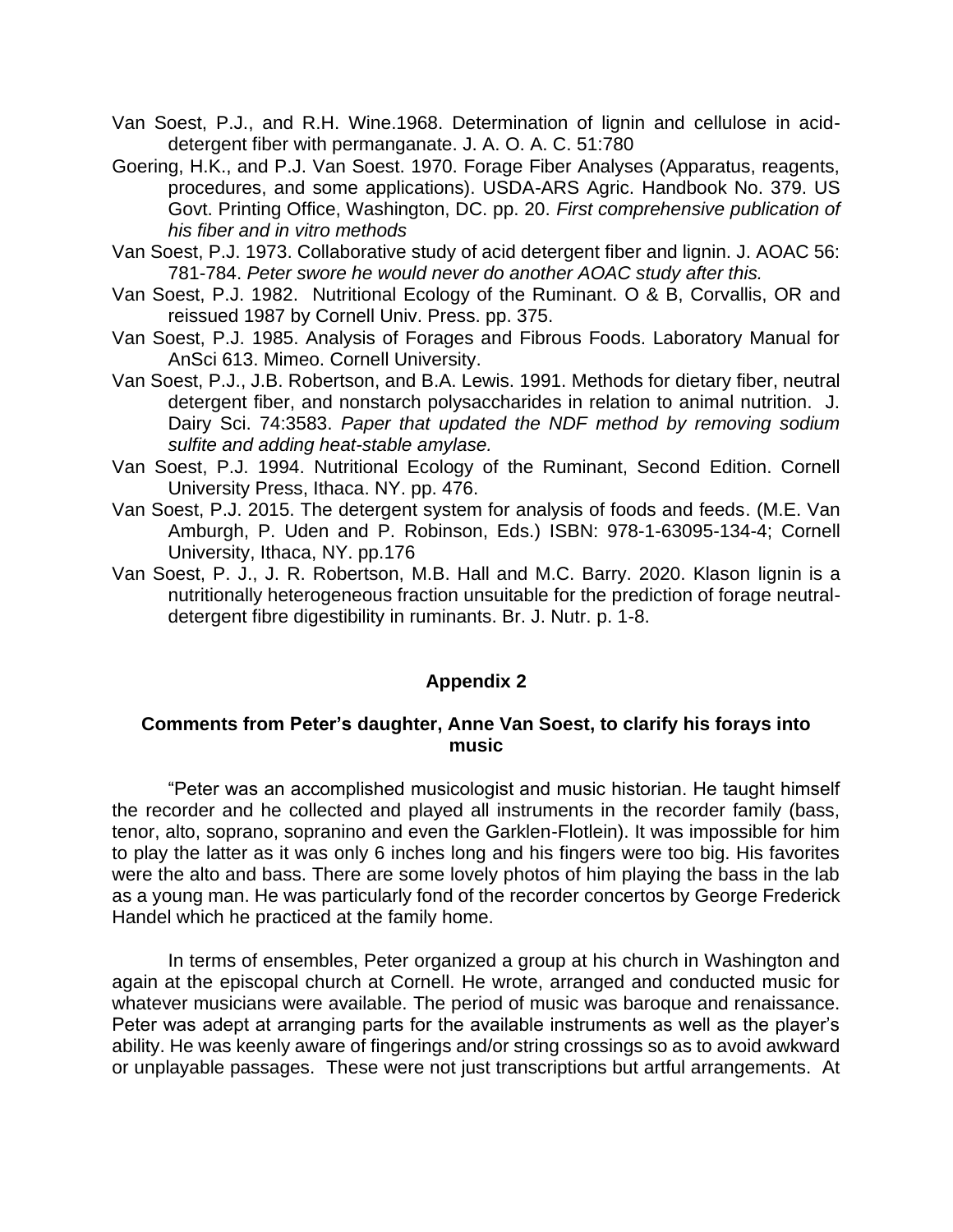the height of the group's heyday in the early 70's the group played various Terpsichore dances by Michael Praetorius.

He had a lifelong love of music and art, which he instilled in his children. The family can recall many listening sessions on his audiophile quality hi-fi system. His favorite composer was Franz Joseph (aka Papa) Hayden, who is often referred to as the father of the symphony and the string quartet. I think Peter saw Hayden as a kindred spirit because of his groundbreaking innovations in the world of classical music.

Just moments before he left us for the last time just after 8:00am on Sunday, I played for him Hayden's string quartets known as "the sun" opus 20 no. 4-6. It cannot be overlooked that Peter died on Johan Sebastian Bach's 336th birthday. Bach was another favorite of Peter's due to Bach's mathematical and artful genius in counterpoint, cannon and fugue."

## **Appendix 3 Memoriam by Italian Colleagues**

Peter J. Van Soest, one of the greatest scientists ever in animal nutrition, left us. He changed the way of looking at feeds, fiber and its analysis, ruminants and their nutrition and ecology and who determined a turning point in the study of ruminants, bringing it to the level of great science compared to a previous prevailing empiricism. However, our intent is not to summarize his career, his studies, his discoveries; they are too many and would distract us from the man and scientist that he was.

Capable of furious battles with some colleagues whose ideas, but even more the scientific spirit, he did not share, he was always available to motivate young people, whether they were his students or not, and found ways to make them feel important and stimulate their scientific curiosity. He transmitted in a simple way, that sometimes could appear naive, his immense intelligence and passion for knowledge, his availability and human generosity and his will to study and explore science always in a free and critical way.

He was an eclectic and highly cultured man, a master of animal science, ancient music, art, ethnic cuisine and much more. It was hard not to love him, as you can only love a dear relative, for those who had the opportunity to know him well and be close to him. His numerous students scattered all over the world and all those who had the chance to meet him, even occasionally, by listening to a lecture at a conference or a chat with breeders (whom he loved and by whom he was loved), have a very dear memory of him, clearly visible from the moved and not formal participation that his death has aroused all over the world.

As Italian scientific community we are particularly grateful to him. Many researchers, professionals and breeders had the good fortune to know him personally during his many visits to Italy, where he was at home, albeit his second home, and where, perhaps for this reason, he left a very strong scientific imprint. Italy has recognized his